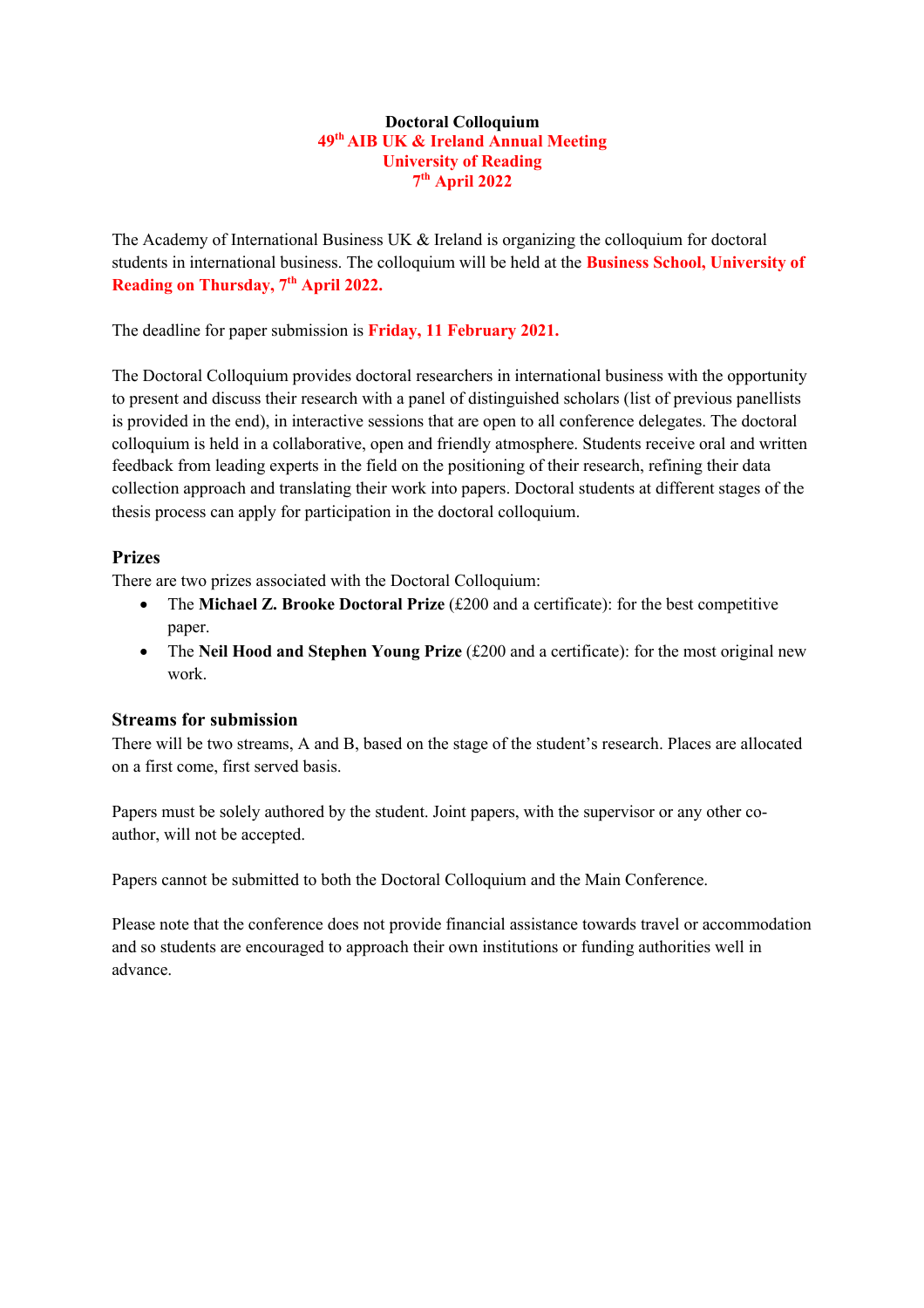# **Guidelines**

## **Stream A: Advanced**

This stream is for doctoral researchers in advanced stages of their thesis process, who have finished data collection and had some preliminary results or those who have recently completed their doctoral thesis. Students in this stream should have a good knowledge of the literature in their domain of study and clear research questions.

Stream A assessment will consist of two parts: the submission of a paper for the Doctoral Panel to examine, and a brief, 10 – 15 minutes presentation during parallel sessions during the colloquium. Researchers will also be expected to participate in a panel-led discussion, which all delegates are invited to attend.

The Panel is there to give helpful advice, so students should highlight, in both their written submission and their presentation, aspects of the work that have been particularly challenging, and any specific issues on which the panel could give advice.

# **Stream A Paper Submission Guidelines**

- Submission length
- Submission structure
- Formatting guidelines
- Where to submit
- Submission dates

#### **Submission length**

The paper should consist of no more than 25 pages, one and a half line spacing, inclusive of tables, diagrams, figures, appendices, references and background information. The first page should provide the following background information. Please note that papers that do not comply with these instructions will not be considered for the doctoral colloquium. There is no minimum length for the material.

All doctoral papers should include the following **background information**:

- 1. Submission title
- 2. First name and surname
- 3. Current registration (e.g., M.Phil. or Ph.D.)
- 4. Affiliation: name of school/university
- 5. Supervisor's name(s) and university
- 6. Stream A
- 7. Date the research began
- 8. Nature of student registration (full time or part time, or combination)
- 9. Estimate of date for completion of thesis

# **Guidelines for the main body of the submission:**

Some students prefer to submit a single finished written piece of work (e.g. a working paper) as the main part of their submission. However, considering that the main purpose of the Colloquium is to offer advice and support on the more challenging aspects of students' research, we suggest that the paper submission should be organised as follows:

- 1. The general aims and objectives of the research. (No need to have an abstract)
- 2. A brief indication of the main relevant strands in the literature.
- 3. Specific research objectives in the light of the general aims and the existing literature.
- 4. Details of the methodology or methodologies to be employed in pursuing the research objectives.
- 5. Where appropriate, details of data sources, requirements for data collection, access to companies, etc.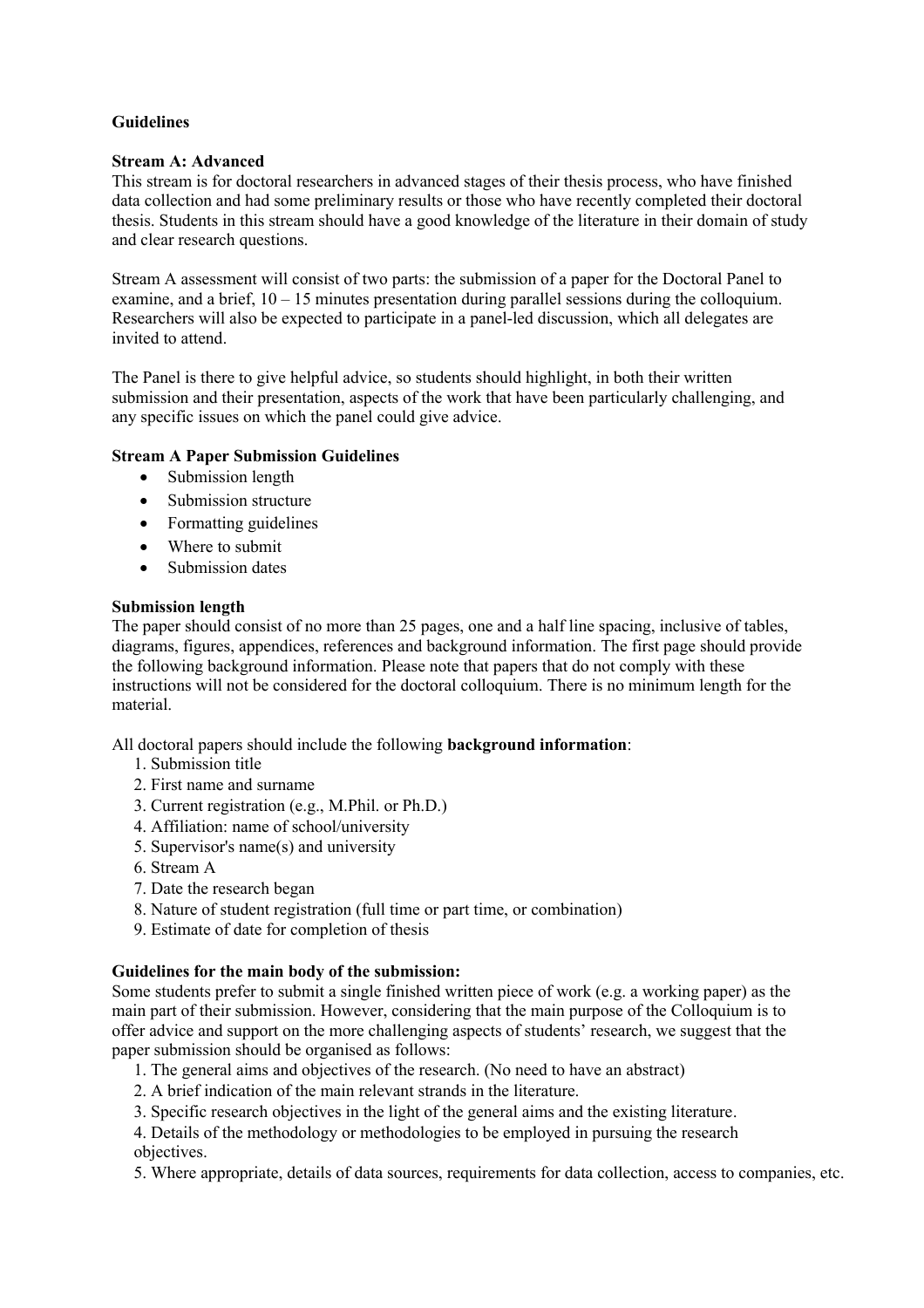- 6. Where appropriate, discussion of methods to be employed in analysing the data collected.
- 7. A brief provisional Table of Contents for the thesis (as an appendix).
- 8. Relevant findings of the research to date may be presented in summary form.
- 9. If not covered under the above headings, please indicate (e.g. in a list, giving as much detail as necessary) specific issues on which the panel's feedback would be helpful.

#### **Formatting guidelines**

All papers should be formatted according to Palgrave house style guidelines. We prefer papers for the Doctoral Colloquium to be submitted in Word rather than pdf format.

#### **Where to submit**

Doctoral papers can be submitted on the submission area provided on the conference website.

### **Submission dates**

Submission opens: **Monday, 29 December 2021** Deadline for submissions: **Friday, 11 February 2022**

#### **Presentations**

The presentation should last for no more than 15 minutes for Stream A. You may use PowerPoint slides in reasonable numbers, probably no more than 8. In the presentation students may either follow the structure of the paper submission, or concentrate on a particular aspect of the research on which they want guidance, or employ a mixture of both approaches. We allow 10 minutes for feedback from the Panel and discussion.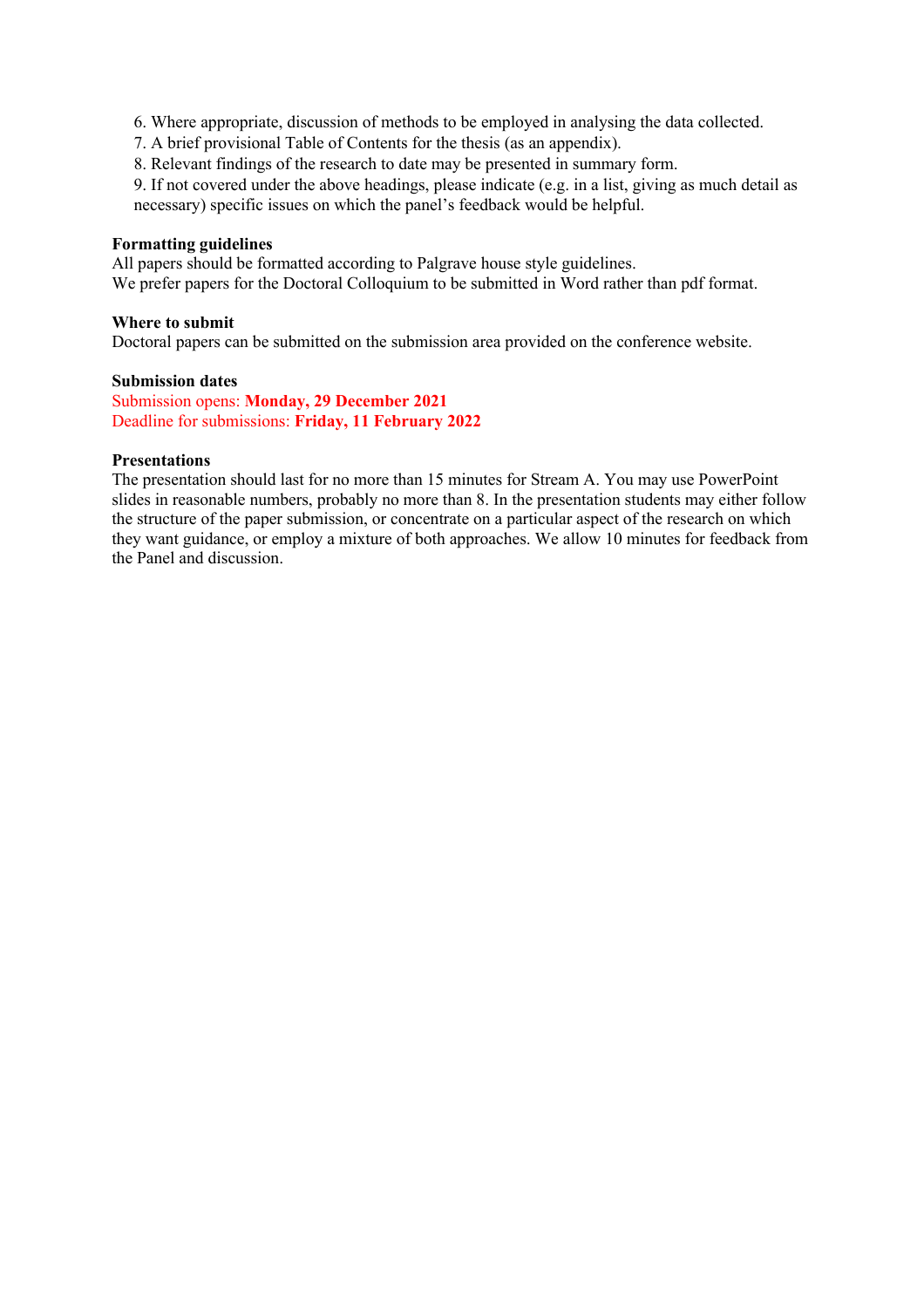# **Stream B: Beginner**

This stream is for students in an earlier stage of the thesis process, typically before data collection. Students in this stream should have a (tentative) proposal for the topic they want to study, the method they want to use, and the potential contribution to existing knowledge.

Submissions for Stream B should consist of a synopsis of research ideas, which may take the form of a topic outline or a brief proposal.

Researchers should be prepared to give a brief, 5 - 10 minutes presentation during parallel sessions doctoral colloquium. This will be informal and will be followed by a round table discussion. The Panel is there to give helpful advice, so students should highlight, in both the written submission and the presentation, aspects of the work that have been particularly challenging, and any specific issues on which the panel could give advice.

# **Stream B Paper Submission Guidelines**

- Submission length
- Submission structure
- Formatting guidelines
- Where to submit
- Submission dates

# **Submission length**

Your paper should consist of no more than 10 pages, one and a half line spacing, inclusive of tables, diagrams, figures, appendices, references and background information. The first page should provide the following background information. Please note that papers that do not comply with these instructions will not be considered for the doctoral colloquium. There is no minimum length for the material.

All doctoral papers should include the following **background information**:

- 1. Submission title
- 2. First name and surname
- 3. Current registration (e.g. M.Phil. or Ph.D.)
- 4. Affiliation: name of school/university
- 5. Supervisor's name(s) and university
- 6. Stream B
- 7. Date the research began
- 8. Nature of student registration (full time or part time, or combination)
- 9. Estimate of date for completion of thesis

# **Guidelines for the main body of the submission:**

Considering that the main purpose of the Colloquium is to offer advice and support on the more challenging aspects of the student's research, we suggest that the paper submission includes:

- 1. The general aims and objectives of the research. (No need to have an abstract)
- 2. A brief indication of the main relevant strands in the literature.
- 3. The specific research objectives in the light of the general aims and the existing literature.

4. Outline of the proposed methodology or methodologies to be employed in pursuing the research objectives.

5. Where appropriate, details of data sources, requirements for data collection, requirements re access to companies, etc.

6. Where appropriate, discussion of methods to be employed in analysing the data collected.

# **Formatting guidelines**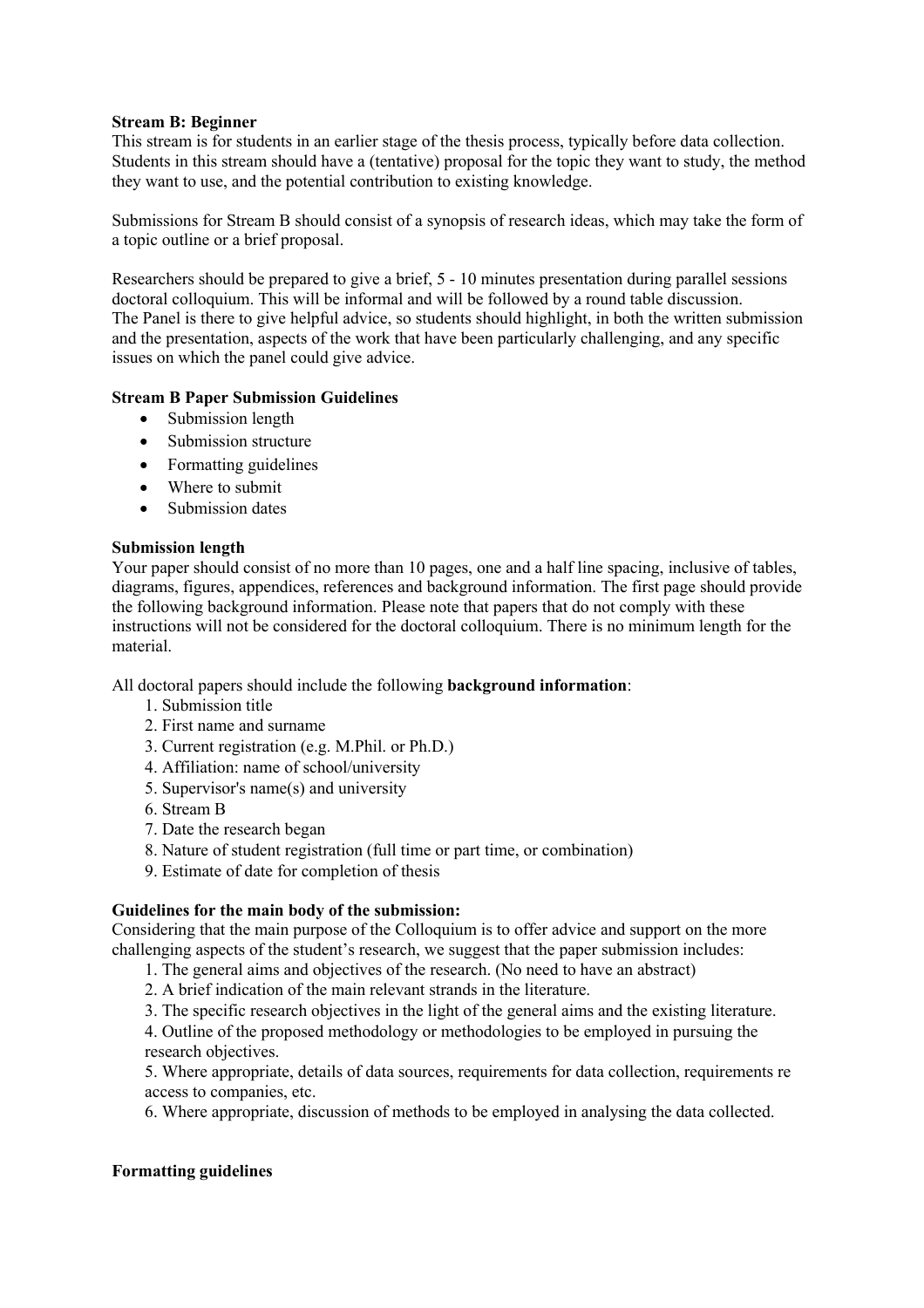All papers should be formatted according to Palgrave house style guidelines. We prefer papers for the Doctoral Colloquium to be submitted in Word rather than PDF format.

#### **Where to submit**

Doctoral papers can be submitted on the submission area provided on the conference website.

#### **Submission dates**

Submission opens: **Monday, 29 December 2021** Deadline for submissions: **Friday, 11 February 2022**

### **Presentations**

The presentation should last for no more than 10 minutes for Stream B. You may use PowerPoint slides in reasonable numbers, probably no more than 6. In the presentation students may either follow the structure of the paper submission, or concentrate on a particular aspect of the research on which they want guidance, or employ a mixture of both approaches. We allow 10 minutes for feedback from the Panel and discussion.

# **Contact details**

**Convenor:**  Dr Surender Munjal, S.Munjal@lubs.leeds.ac.uk

# **Secretary for the Doctoral Colloquium:**

Dr Honglan Yu, aibuki.doctoralcolloquium@gmail.com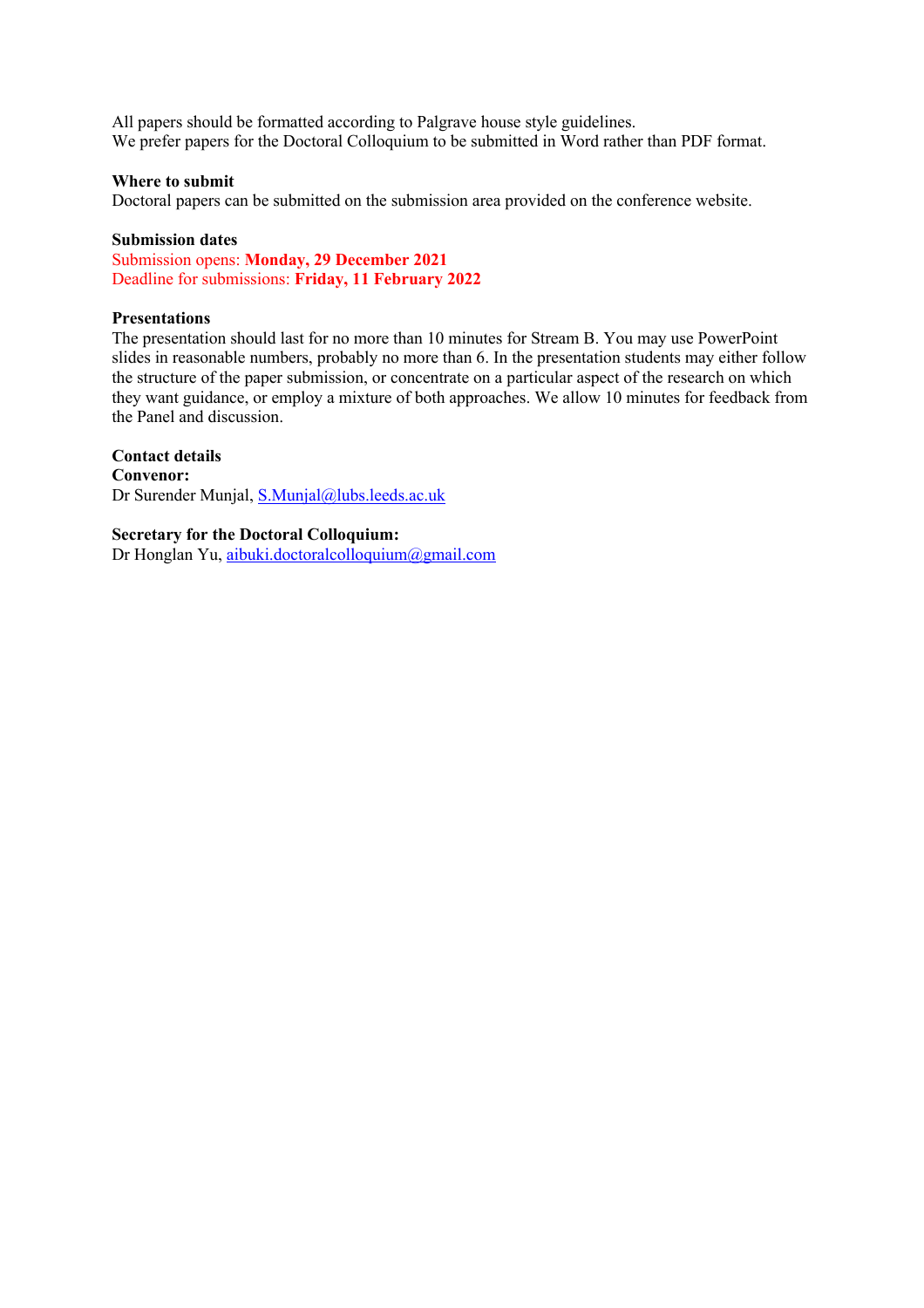#### **Previous panelists**

Previous panelists, some of whom are regular contributors include: Mathew Allen, Manchester Business School Joseph Amankwah-Amoah, University of Bristol Ulf Andersson, Mälardalen University, Sweden Jenny Berrill, Trinity College Dublin Keith Brouthers, Kings College, London Trevor Buck, University of Glasgow Peter J. Buckley, University of Leeds Mark Casson, University of Reading Francisco Jose Molina Castillo, University of Murcia, Spain Tamer Cavusgil, Institute of International Business, Georgia State University Malcolm Chapman, University of Leeds Agnieszka Chidlow, University of Birmingham Amon Chizema, University of Birmingham Jeremy Clegg, University of Leeds Adam Cross, Leeds University Business School Henrik Dellestrand, Uppsala University Claudio De Mattos, University of Manchester Pavlos Dimitratos, University of Glasgow Nigel Driffield, Aston University Hamid Etemad, McGill University, Canada Margaret Fletcher, University of Glasgow Mika Gabrielsson, Helsinki School of Economics, Finland Peter Gabrielsson, University of Vaasa and Helsinki School of Economics Pervez N. Ghauri, University of Birmingham Simon Harris, University of Edinburgh Ann-Wil Harzing, University of Middlesex Shaowei He, University of Northampton Kevin Ibeh, Birkbeck, University of London Marian V. Jones, University of Sheffield Colm Kearney, Trinity College Dublin Breda Kenny, Cork Institute of Technology Olli Kuivalainen, Lappeenranta University of Technology, Finland Jorma Larimo, University of Vaasa, Finland Sharon Loane, University of Ulster Jim Love, Warwick Business School Frank McDonald, University of Liverpool Sara McGaughey, Griffith University Rod McNaughton, University of Auckland Michael Mayer, University of Bath Klaus Meyer, CEIBS Hafiz Mirza, University of Bradford & UNCTAD Eleanor Morgan, University of Bath Anna Morgan-Thomas, University of Glasgow Rajneesh Narula, University of Reading Niina Nummela, University of Turku, Finland Stan Paliwoda, University of Strathclyde Marina Papanastassiou, Middlesex University Business School Robert Pearce, University of Reading Vijay Pereira, University of Portsmouth Rebecca Piekkari, Aalto University School of Business Shameen Prashantham, CEIBS Becky Reuber, University of Toronto Glenn Richey, University of Alabama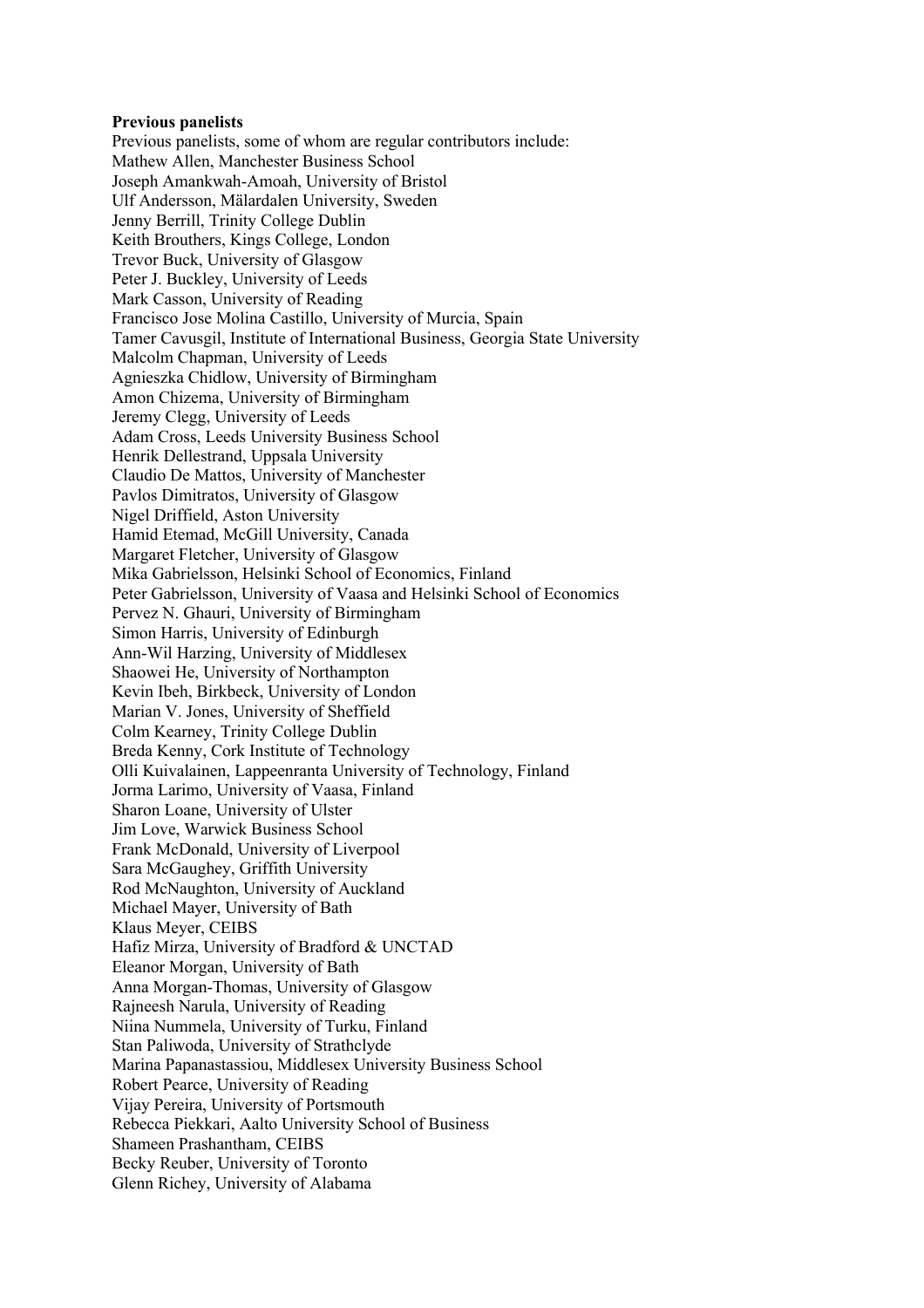Sami Saarenketo, Lappeenranta University of Technology, School of Business Per Servais, University of Southern Denmark Pamela Sharkey Scott, Maynooth University Noemi Sinkovics, Manchester Business School Rudolf Sinkovics, Manchester Business School Roger Strange, University of Sussex Heinz Tuselmann, Manchester Metropolitan University Tiia Vissak, University of Tartu Catherine Welch, University of Sydney Colin Wheeler, University of Portsmouth Mike Wright, Nottingham University Business School Mo Yamin, Manchester Business School Stephen Young, University of Glasgow Huan Joy Zou, Loughborough University Business School Anna Zueva, Bradford University

# **Testimonials**

The Doctoral Colloquium has received very positive feedback from its participants in the past. Some comments from previous years:

#### **Maggie Cooper**

"I had a very positive experience at the Doctoral Colloquium. The reviewers spent a significant amount of time reading the materials that I had sent them and then providing detailed feedback to me. I was very grateful to them for that.

I also attended the dinner for doctoral students. It was a good addition to the conference programme as I got to meet more of my peers - more than I did last year without the dinner. I would recommend that to others in future years."

#### **Mikhail Shengeliya**

"I found Doctoral Colloquium extremely useful. I was lucky to have Frank McDonald, Michael Crone, and Simon Harris on my panel and they provided me with an invaluable feedback. You were right in advising me to go forward with the Colloquium as I found that panelists devoted significant amount of time to analyze my paper and make suggestions.

Think that the Doctoral dinner is a good idea even though I couldn't attend. I made good connections among fellow PhD students nonetheless"

#### **Joe Schembri**

"I feel the Colloquium was very well organized. The Colloquium is a great opportunity for PHD candidates to get constructive feedback on their research. Panellists are typically IB scholars with a lot of publishing experience which is very relevant for students in the process of clarifying research objectives, deciding on research designs or planning to start publishing themselves. I found the AIBUK colloquium to be professional yet friendly."

## **Sophie Rieder**

"Thank you so much for the great organization of the conference and for your support prior to the conference :)

Being able to present my research to and receive feedback from three well-known professors was an amazing and unusual opportunity. There was enough time planned to discuss several of my questions. I was very impressed with the detailed written feedback that I received and that will be of great help in improving my paper.

The DC guidelines that were distributed with the call for papers were very helpful for me, too. I think it is a great idea to allow addressing the challenges we face and the issues we would like to discuss with the panellists.